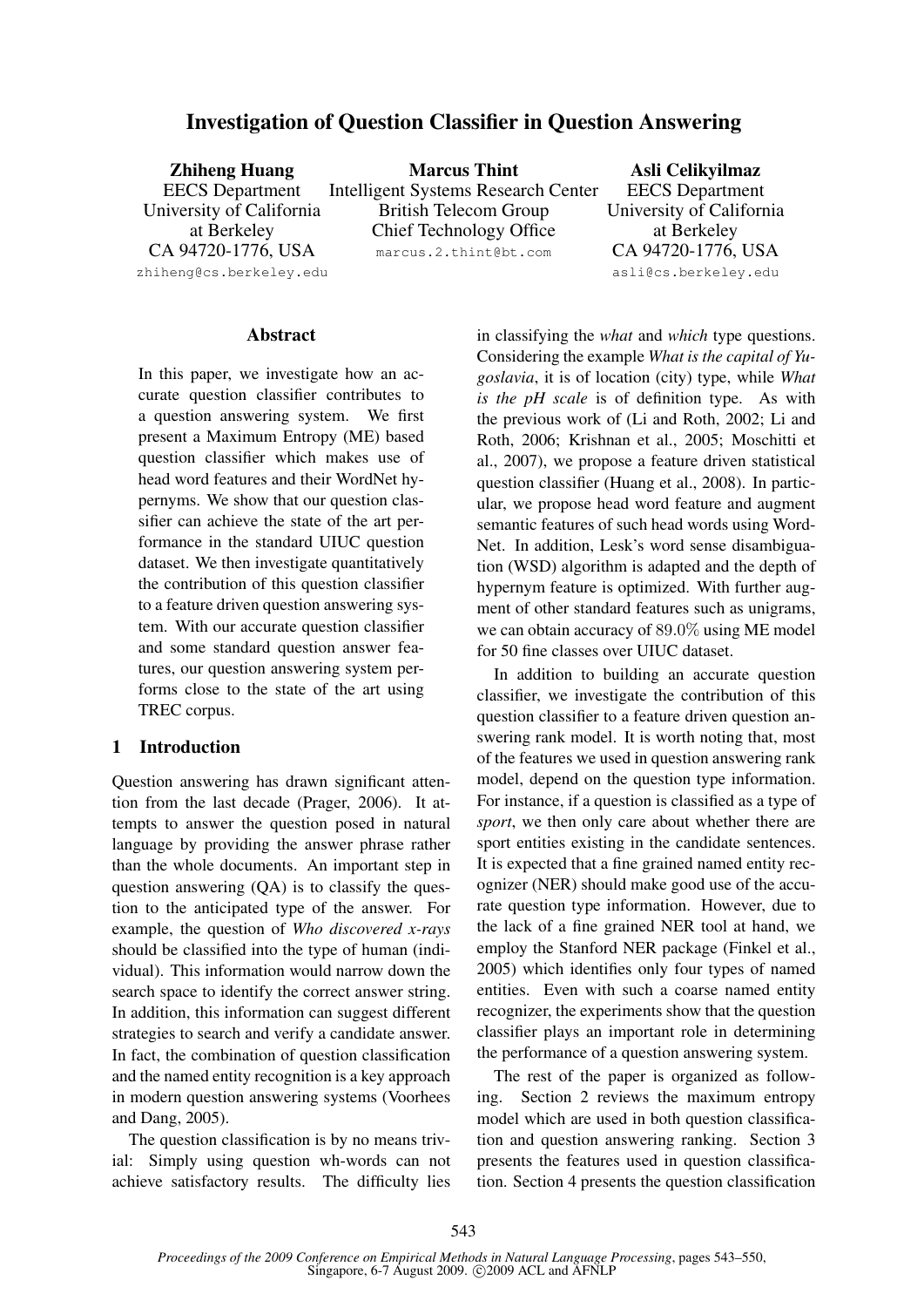accuracy over UIUC question dataset. Section 5 presents the question answer features. Section 6 illustrates the results based on TREC question answer dataset. And Section 7 draws the conclusion.

# **2 Maximum Entropy Models**

Maximum entropy (ME) models (Berger et al., 1996; Manning and Klein, 2003), also known as log-linear and exponential learning models, provide a general purpose machine learning technique for classification and prediction which has been successfully applied to natural language processing including part of speech tagging, named entity recognition etc. Maximum entropy models can integrate features from many heterogeneous information sources for classification. Each feature corresponds to a constraint on the model. Given a training set of  $(C, D)$ , where C is a set of class labels and  $D$  is a set of feature represented data points, the maximal entropy model attempts to maximize the log likelihood

$$
\log P(C|D,\lambda) = \sum_{(c,d)\in (C,D)} \log \frac{\exp \sum_{i} \lambda_i f_i(c,d)}{\sum_{c'} \exp \sum_{j} \lambda_j f_i(c,d)},\tag{1}
$$

where  $f_i(c, d)$  are feature indicator functions. We use ME models for both question classification and question answer ranking. In question answer context, such function, for instance, could be the presence or absence of dictionary entities (as presented in Section 5.2) associated with a particular class type (either *true* or *false*, indicating a sentence can or cannot answer the question).  $\lambda_i$  are the parameters need to be estimated which reflects the importance of  $f_i(c, d)$  in prediction.

## **3 Question Classification Features**

Li and Roth (2002) have developed a machine learning approach which uses the SNoW learning architecture. They have compiled the UIUC question classification dataset<sup>1</sup> which consists of  $5500$ training and 500 test questions.<sup>2</sup> All questions in the dataset have been manually labeled according to the coarse and fine grained categories as shown in Table 1, with coarse classes (in bold) followed by their fine classes.

The UIUC dataset has laid a platform for the follow-up research including (Hacioglu and Ward, 2003; Zhang and Lee, 2003; Li and Roth, 2006;

Table 1: 6 coarse and 50 fine Question types defined in UIUC question dataset.

| <b>ABBR</b>   | letter      | desc         | NUM      |
|---------------|-------------|--------------|----------|
| abb           | other       | manner       | code     |
| exp           | plant       | reason       | count    |
| <b>ENTITY</b> | product     | <b>HUMAN</b> | date     |
| animal        | religion    | group        | distance |
| body          | sport       | individual   | money    |
| color         | substance   | title        | order    |
| creative      | symbol      | desc         | other    |
| currency      | technique   | <b>LOC</b>   | period   |
| dis.med.      | term        | city         | percent  |
| event         | vehicle     | country      | speed    |
| food          | word        | mountain     | temp     |
| instrument    | <b>DESC</b> | other        | size     |
| lang          | definition  | state        | weight   |

Krishnan et al., 2005; Moschitti et al., 2007). In contrast to Li and Roth (2006)'s approach which makes use of a very rich feature set, we propose to use a compact yet effective feature set. The features are briefly described as following. More detailed information can be found at (Huang et al., 2008).

- **Question wh-word** The wh-word feature is the question wh-word in given questions. For example, the wh-word of question *What is the population of China* is *what*.
- **Head Word** *head word* is defined as one *single* word specifying the object that the question seeks. For example the head word of *What is a group of turkeys called*, is *turkeys*. This is different to previous work including (Li and Roth, 2002; Krishnan et al., 2005) which has suggested a contiguous span of words (*a group of turkeys* in this example). The single word definition effectively avoids the noisy information brought by non-head word of the span (*group* in this case). A syntactic parser (Petrov and Klein, 2007) and the Collins rules (Collins, 1999) are modified to extract such head words.
- **WordNet Hypernym** WordNet hypernyms are extracted for the head word of a given question. The classic Lesk algorithm (Lesk, 1986) is used to compute the most probable sense for a head word in the question context, and then the hypernyms are extracted based on that sense. The depth of hypernyms is set to

<sup>1</sup>Available at http://12r.cs.uiuc.edu/∼cogcomp/Data/QA/QC. <sup>2</sup>Test questions are from TREC 10.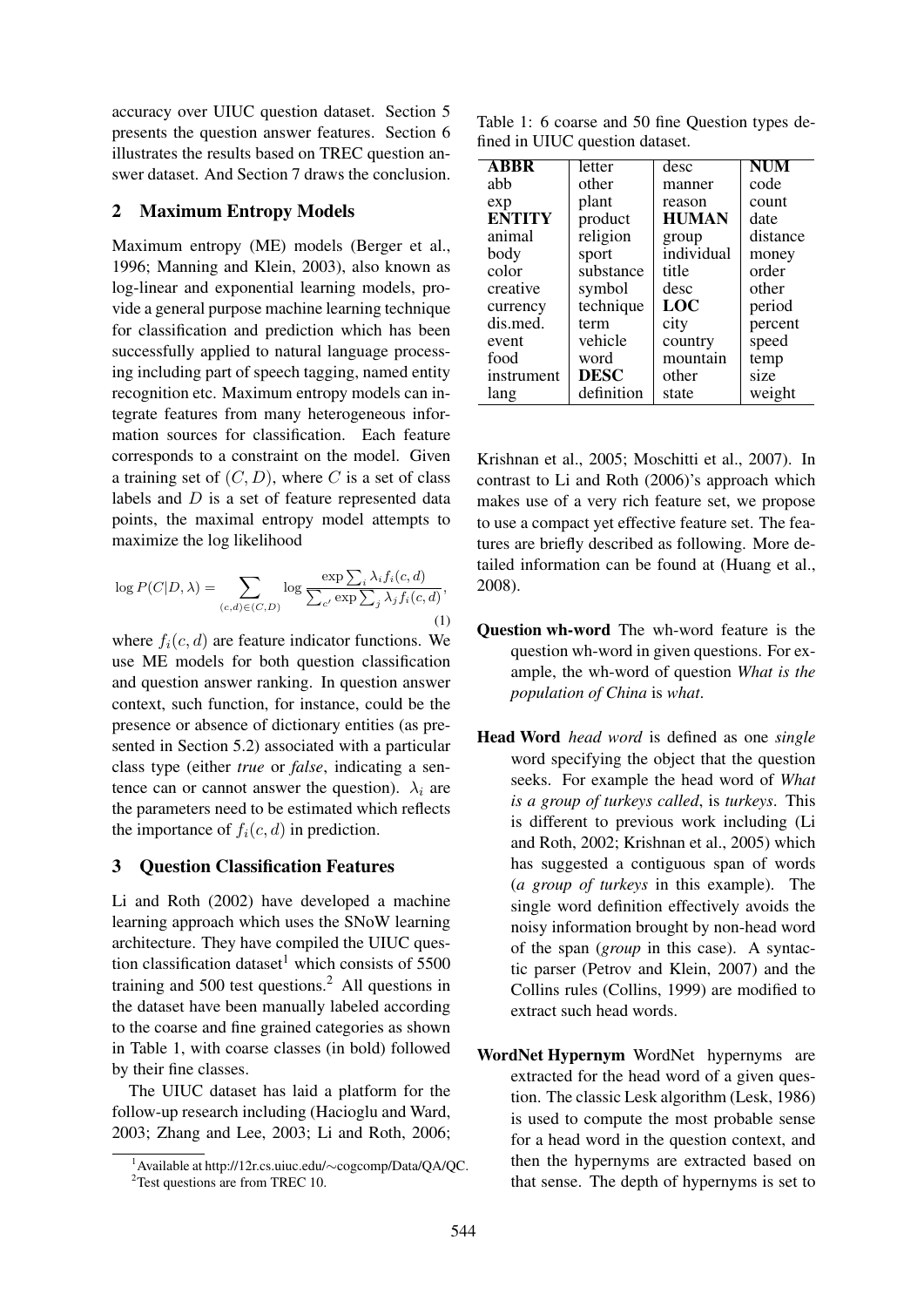six with trial and  $error<sup>3</sup>$  Hypernyms features capture the general terms of extracted head word. For instance, the head word of question *What is the proper name for a female walrus* is extracted as *walrus* and its direct hypernyms such as *mammal* and *animal* are extracted as informative features to predict the correct question type of ENTY:animal.

- **Unigram words** Bag of words features. Such features provide useful question context information.
- **Word shape** Five word shape features, namely all upper case, all lower case, mixed case, all digits, and other are used to serve as a coarse named entity recognizer.

### **4 Question Classification Experiments**

We train a Maximum Entropy model using the UIUC 5500 training questions and test over the 500 test questions. Tables 2 shows the accuracy of 6 coarse class and 50 fine grained class, with features being fed incrementally. The question classification performance is measured by accuracy, i.e., the proportion of the correctly classified questions among all test questions. The baseline using the

Table 2: Question classification accuracy using incremental feature sets for 6 and 50 classes over UIUC split.

|              | 6 class | $\overline{50}$ class |
|--------------|---------|-----------------------|
| wh-word      | 46.0    | 46.8                  |
| + head word  | 92.2    | 82.0                  |
| + hypernym   | 91.8    | 85.6                  |
| + unigram    | 93.0    | 88.4                  |
| + word shape | 93.6    | 89.0                  |

wh-head word results in  $46.0\%$  and  $46.8\%$  respectively for 6 coarse and 50 fine class classification. The incremental use of head word boosts the accuracy significantly to 92.2% and 82.0% for 6 and 50 classes. This reflects the informativeness of such feature. The inclusion of hypernym feature within 6 depths boosts 3.6% for 50 classes, while resulting in slight loss for 6 coarse classes. The further use of unigram feature leads to 2.8% gain in 50 classes. Finally, the use of word shape leads to 0.6% accuracy increase for 50 classes. The best accuracies achieved are 93.6% and 89.0% for 6 and 50 classes respectively.

The individual feature contributions were discussed in greater detail in (Huang et al., 2008). Also, The SVM (rathern than ME model) was employed using the same feature set and the results were very close (93.4% for 6 class and 89.2% for 50 class). Table 3 shows the feature ablation experiment<sup>4</sup> which is missing in that paper. The experiment shows that the proposed head word and its hypernym features play an essential role in building an accurate question classifier.

Table 3: Question classification accuracy by removing one feature at a time for 6 and 50 classes over UIUC split.

|              | 6 class | 50 class |
|--------------|---------|----------|
| overall      | 93.6    | 89.0     |
| - wh-word    | 93.6    | 89.0     |
| - head word  | 92.8    | 88.2     |
| - hypernym   | 90.8    | 84.2     |
| - unigram    | 93.6    | 86.8     |
| - word shape | 93.0    | 88.4     |

Our best result feature space only consists of 13'697 binary features and each question has 10 to 30 active features. Compared to the over feature size of 200'000 in Li and Roth (2002), our feature space is much more compact, yet turned out to be more informative as suggested by the experiments. Table 4 shows the summary of the classification accuracy of all question classifiers which were applied to UIUC dataset.<sup>5</sup> Our results are summarized in the last row.

In addition, we have performed the 10 cross validation experiment over the 5500 UIUC training corpus using our best model. The result is  $89.05 \pm 1.25$  and  $83.73 \pm 1.61$  for 6 and 50 classes,<sup>6</sup> which outperforms the best result of  $86.1 \pm 1.1$  for 6 classes as reported in (Moschitti et al., 2007).

#### **5 Question Answer Features**

For a pair of a question and a candidate sentence, we extract binary features which include CoNLL named entities presence feature (NE), dictionary

<sup>&</sup>lt;sup>3</sup>We performed 10 cross validation experiment over training data and tried various depths of 1, 3, 6, 9 and  $\infty$ , with  $\infty$ signifies that no depth constraint is imposed.

<sup>&</sup>lt;sup>4</sup>Remove one feature at a time from the entire feature set.  $5$ Note (1) that SNoW accuracy without the related word dictionary was not reported. With the semantically related word dictionary, it achieved 91%. Note (2) that SNoW with a semantically related word dictionary achieved 84.2% but the other algorithms did not use it.

<sup>&</sup>lt;sup>6</sup>These results are worse than the result over UIUC split; as the UIUC test data includes a larger percentage of easily classified question types.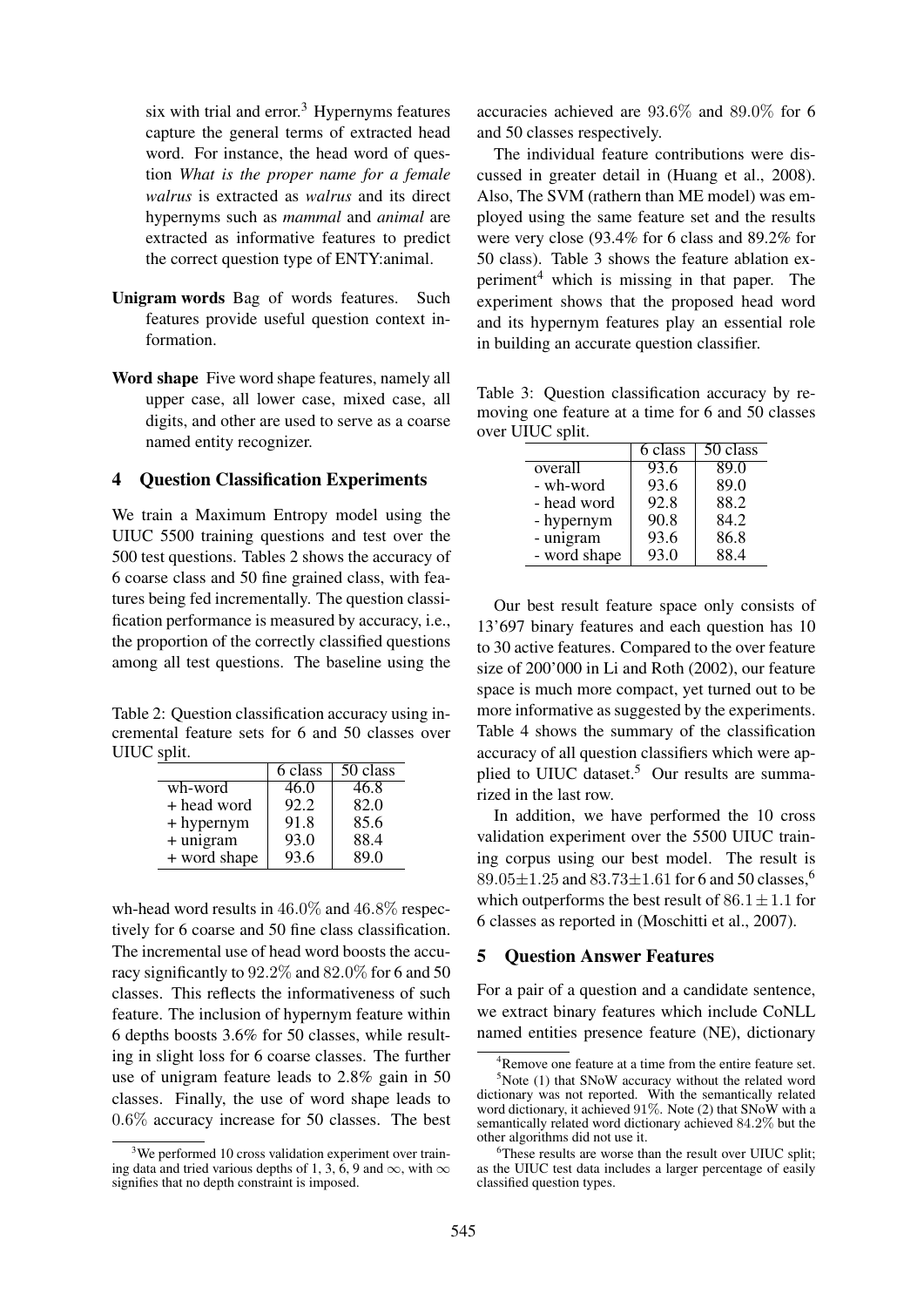Table 4: Accuracy of all question classifiers which were applied to UIUC dataset.

| Algorithm                    | 6 class | 50 class     |
|------------------------------|---------|--------------|
| Li and Roth, SNoW            | (1)     | $78.8^{(2)}$ |
| Hacioglu et al., SVM+ECOC    |         | 80.2-82      |
| Zhang & Lee, Linear SVM      | 87.4    | 79.2         |
| Zhang & Lee, Tree SVM        | 90.0    |              |
| Krishnan et al., SVM+CRF     | 93.4    | 86.2         |
| Moschitti et al., Kernel     | 91.8    |              |
| <b>Maximum Entropy Model</b> | 93.6    |              |

entities presence feature (DIC), numerical entities presence feature (NUM), question specific feature (SPE), and dependency validity feature (DEP).

#### **5.1 CoNLL named entities presence feature**

We use Stanford named entity recognizer (NER) (Finkel et al., 2005) to identify CoNLL style  $NEs<sup>7</sup>$ as possible answer strings in a candidate sentence for a given type of question. In particular, if the question is ABBR type, we tag CoNLL LOC, ORG and MISC entities as candidate answers; If the question is HUMAN type, we tag CoNLL PER and ORG entities; And if the question is LOC type, we tag CoNLL LOC and MISC entities. For other types of questions, we assume there is no candidate CoNLL NEs to tag. We create a binary feature **NE** to indicate the presence or absence of tagged CoNLL entities. Further more, we create four binary features **NE-PER**, **NE-LOC**, **NE-ORG**, and **NE-MISC** to indicate the presence of tagged CoNLL PER, LOC, ORG and MISC entities.

#### **5.2 Dictionary entities presence feature**

As four types of CoNLL named entities are not enough to cover 50 question types, we include the 101 dictionary files compiled in the Ephyra project (Schlaefer et al., 2007). These dictionary files contain names for specific semantic types. For example, the *actor* dictionary comprises a list of actor names such as *Tom Hanks* and *Kevin Spacey*. For each question, if the head word of such question (see Section 3) matches the name of a dictionary file, then each noun phrase in a candidate sentence is looked up to check its presence in the dictionary. If so, a binary **DIC** feature is created. For example, for the question *What rank did Chester*

*Nimitz reach*, as there is a *military rank* dictionary matches the head word *rank*, then all the noun phrases in a candidate sentence are looked up in the *military rank* dictionary. As a result, a sentence contains word *Admiral* will result in the DIC feature being activated, as such word is present in the *military rank* dictionary.

Note that an implementation tip is to allow the proximity match in the dictionary look up. Consider the question *What film introduced Jar Jar Binks*. As there is a match between the question head word *film* and the dictionary named *film*, each noun phrase in the candidate sentence is checked. However, no dictionary entities have been found from the candidate sentence *Best plays Jar Jar Binks, a floppy-eared, two-legged creature in "Star Wars: Episode I – The Phantom Menace"*, although there is movie entitled *Star Wars Episode I: The Phantom Menace* in the dictionary. Notice that *Star Wars: Episode I – The Phantom Menace* in the sentence and the dictionary entity *Star Wars Episode I: The Phantom Menace* do not have exactly identical spelling. The use of proximity look up which allows edit distance being less than 10% error can resolve this.

#### **5.3 Numerical entities presence feature**

There are so far no match for question types of NUM (as shown in Table 1) including NUM:count and NUM:date etc. These types of questions seek the numerical answers such as the amount of money and the duration of period. It is natural to compile regular expression patterns to match such entities. For example, for a NUM:money typed question *What is Rohm and Haas's annual revenue*, we compile NUM:money regular expression pattern which matches the strings of number followed by a currency sign (\$ and *dollars* etc). Such pattern is able to identify *4 billion* \$ as a candidate answer in the candidate sentence *Rohm and Haas, with 4 billion* \$ *in annual sales...* There are 13 patterns compiled to cover all numerical types. We create a binary feature **NUM** to indicate the presence of possible numerical answers in a sentence.

## **5.4 Specific features**

Specific features are question dependent. For example, for question *When was James Dean born*, any candidate sentence matches the pattern *James Dean (number - number)* is likely to answer such question. We create a binary feature **SPE** to indicate the presence of such match between a ques-

<sup>&</sup>lt;sup>7</sup> Person (PER), location (LOC), organization (ORG), and miscellaneous (MISC).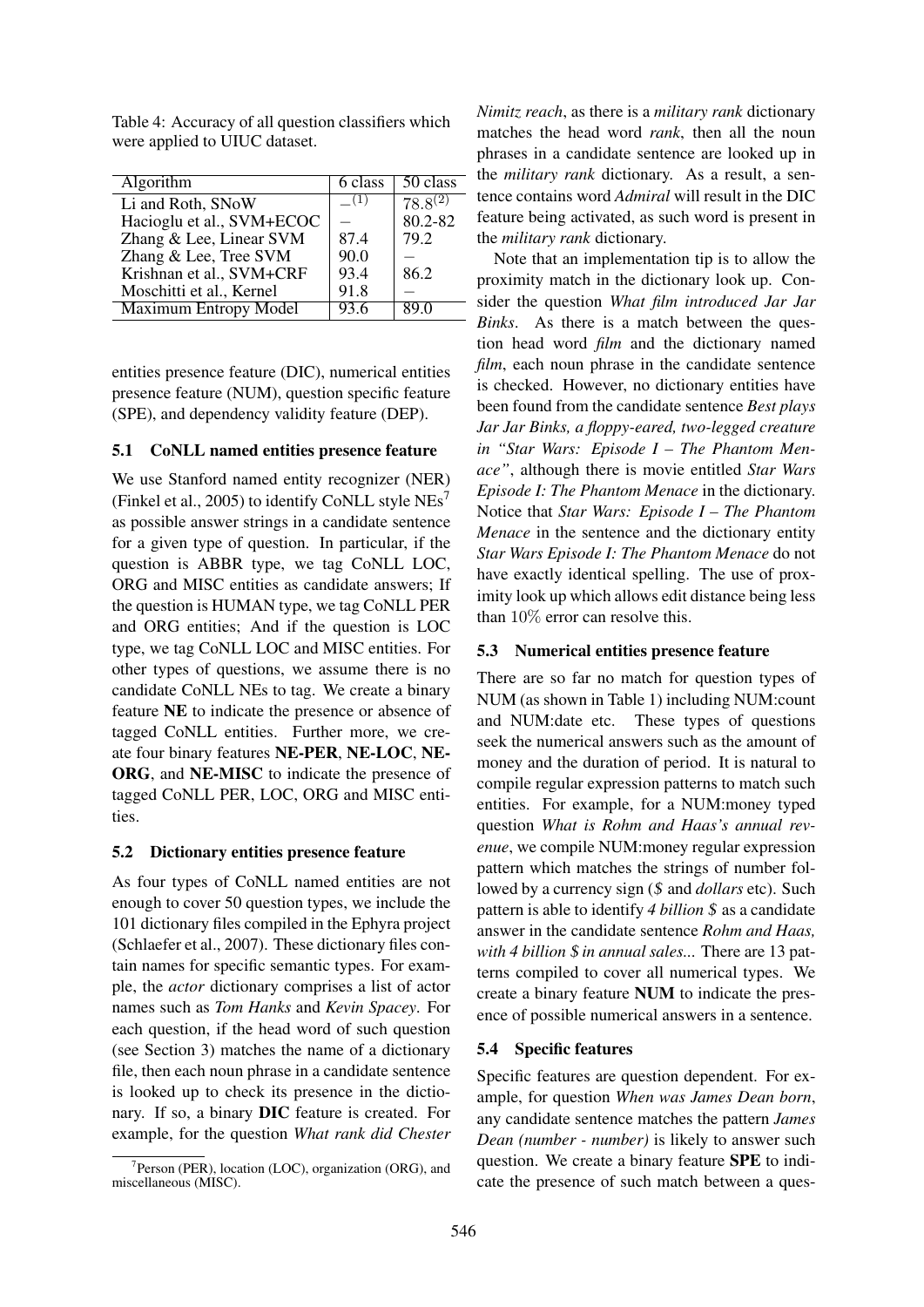tion and a candidate sentence. We list all question and sentence match patterns which are used in our experiments as following:

- **when born feature 1** The question begins with *when is/was* and follows by a person name and then follows by key word *born*; The candidate sentence contains such person name which follows by the pattern of *(number number)*.
- **when born feature 2** The question begins with *when is/was* and follows by a person name and then follows by key word *born*; The candidate sentence contains such person name, a NUM:date entity, and a key word *born*.
- **where born feature 1** The question begins with *where is/was* and follows by a person name and then follows by key word *born*; The candidate sentence contains such person name, a NER LOC entity, and a key word *born*.
- **when die feature 1** The question begins with *when did* and follows by a person name and then follows by key word *die*; The candidate sentence contains such person name which follows by the pattern of *(number - number)*.
- **when die feature 2** The question begins with *when did* and follows by a person name and then follows by key word *die*; The candidate sentence contains such person name, a NUM:date entity, and a key word *died*.
- **how many feature** The question begins with *how many* and follows by a noun; The candidate sentence contains a number and then follows by such noun.
- **cooccurrent Feature** This feature takes two phrase arguments, if the question contains the first phrase and the candidate sentence contains the second, such feature would be activated.

Note that the construction of specific features require the access to aforementioned extracted named entities. For example, the **when born feature 2** pattern needs the information whether a candidate sentence contains a NUM:date entity and **where born feature 1** pattern needs the information whether a candidate sentence contains a NER LOC entity. Note also that the patterns of **when born feature** and **when die feature** have similar structure and thus can be simplified in implementation. **How many feature** can be used to identify the sentence *Amtrak annually serves about 21 million passengers* for question *How many passengers does Amtrak serve annually*. The **cooccurrent feature** is the most general one. An example of cooccurrent feature would take the arguments of *marry* and *husband*, or *marry* and *wife*. Such feature would be activated for question *Whom did Eileen Marie Collins marry* and candidate sentence *... were Collins' husband, Pat Youngs, an airline pilot...* It is worth noting that the two arguments are not necessarily different. For example, they could be both *established*, which makes such feature activated for question *When was the IFC established* and candidate sentence *IFC was established in 1956 as a member of the World Bank Group*. The reason why we use the cooccurrence of the word *established* is due to its main verb role, which may carry more information than other words.

## **5.5 Dependency validity features**

Like (Cui et al., 2004), we extract the dependency path from the question word to the common word (existing in both question and sentence), and the path from candidate answer (such as CoNLL NE and numerical entity) to the common word for each pair of question and candidate sentence using Stanford dependency parser (Klein and Manning, 2003; Marneffe et al., 2006). For example, for question *When did James Dean die* and candidate sentence *In 1955, actor James Dean was killed in a two-car collision near Cholame, Calif.*, we extract the pathes of *When:advmod:nsubj:Dean* and *1955:prep-in:nsubjpass:Dean* for question and sentence respectively, where *advmod* and *nsubj* etc. are grammatical relations. We propose the dependency validity feature (**DEP**) as following. For all paired paths between a question and a candidate sentence, if at least one pair of path in which all pairs of grammatical relations have been seen in the training, then the DEP feature is set to be true, false otherwise. That is, the true validity feature indicates that at least one pair of path between the question and candidate sentence is possible to be a true pair (ie, the candidate noun phrase in the sentence path is the true answer).

## **6 Question Answer Experiments**

Recall that most of the question answer features depend on the question classifier. For instance, the NE feature checks the presence or absence of CoNLL style named entities subject to the classified question type. In this section, we evaluate how the quality of question classifiers affects the question answering performance.

# **6.1 Experiment setup**

We use TREC99-03 factoid questions for training and TREC04 factoid questions for testing. To facilitate the comparison to others work (Cui et al., 2004; Shen and Klakow, 2006), we first retrieve all relevant documents which are compiled by Ken Litkowski<sup>8</sup> to create training and test datasets. We

<sup>8</sup>Available at http://trec.nist.gov/data/qa.html.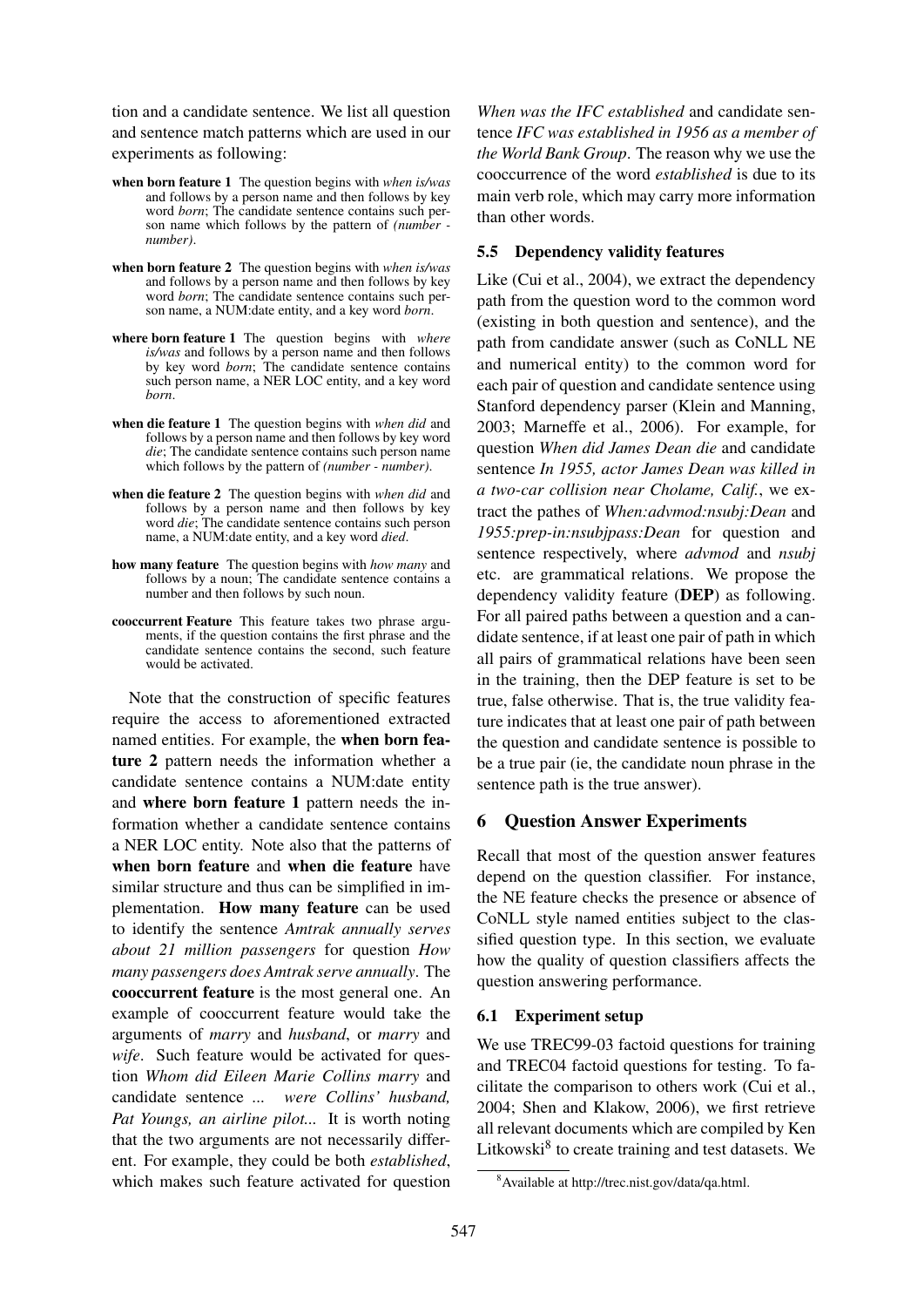then apply key word search for each question and retrieve the top 20 relevant sentences. We create a feature represented data point using each pair of question and candidate sentence and label it either *true* or *false* depending on whether the sentence can answer the given question or not. The labeling is conducted by matching the gold factoid answer pattern against the candidate sentence.

There are two extra steps performed for training set but not for test data. In order to construct a high quality training set, we manually check the correctness of the training data points and remove the false positive ones which cannot support the question although there is a match to gold answer. In addition, in order to keep the training data well balanced, we keep maximum four false data points (question answer pair) for each question but no limit over the true label data points. In doing so, we use 1458 questions to compile 8712 training data points and among them 1752 have true labels. Similarly, we use 202 questions to compile 4008 test data points and among them 617 have true labels.

We use the training data to train a maximum entropy model and use such model to rank test data set. Compared with a classification task (such as the question classifier), the ranking process requires one extra step: For data points which share the same question, the probabilities of being predicted as true label are used to rank the data points. In align with the previous work, performance is evaluated using mean reciprocal rank (MRR), top 1 prediction accuracy (top1) and top 5 prediction accuracy (top5). For the test data set, 157 among the 202 questions have correct answers found in retrieved sentences. This leads to the upper bound of MRR score being 77.8%.

To evaluate how the quality of question classifiers affects the question answering, we have created three question classifiers: QC1, QC2 and QC3. The features which are used to train these question classifiers and their performance are shown in Table 5. Note that QC3 is the best question classifier we obtained in Section 4.

Table 5: Features used to train and the performance of three question classifiers.

| Name            | features      | 6 class | 50 class |
|-----------------|---------------|---------|----------|
| OC <sub>1</sub> | wh-word       | 46.0    | 46.8     |
| OC <sub>2</sub> | wh-word+ head | 92.2    | 82.0     |
|                 | All           | 93.6    | 89 O     |

## **6.2 Experiment results**

The first experiment is to evaluate the individual contribution of various features derived using three question classifiers. Table 6 shows the baseline result and results using DIC, NE, NE-4, REG, SPE, and DEP features. The baseline is the key word search without the use of maximum entropy model. As can be seen, the question classifiers do not affect the DIC feature at all, as DIC feature does not depend on question classifiers. Better question classifier boosts considerable gain for NE, NE-4 and REG in their contribution to question answering. For example, the best question classifier QC3 outperforms the worst one (QC1) by 1.5%, 2.0%, and 2.0% MRR scores for NE, NE-4 and REG respectively. However, it is surprising that the MRR and top5 contribution of NE and NE-4 decreases if QC1 is replaced by QC2, although the top1 score results in performance gain slightly. This unexpected results can be partially explained as follows. For some questions, even QC2 produces correct predictions, the errors of NE and NE-4 features may cause over-confident scores for certain candidate sentences. As SPE and DEP are not directly dependent on question classifier, their individual contribution only changes slightly or remains the same for different question classifiers. If the best question classifier is used, the most important features are SPE and REG, which can individually boost the MRR score over 54%, while the others result in less significant gains.

We now incrementally use various features and the results are show in Table 6 as well. As can be seen, the more features and the better question classifier are used, the higher performance the ME model has. The inclusion of REG and SPE results in significant boost for the performance. For example, if the best question classifier QC3 is used, the REG results in 6.9% and 8% gain for MRR and top1 scores respectively. This is due to a large portion of NUM type questions in test dataset. The SPE feature contributes significantly to the performance due to its high precision in answering birth/death time/location questions. NE and NE-4 result in reasonable gains while DEP feature contributes little. However, this does not mean that DEP is not important, as once the model reaches a high MRR score, it becomes hard to improve.

Table 6 clearly shows that the question type classifier plays an essential role in a high perfor-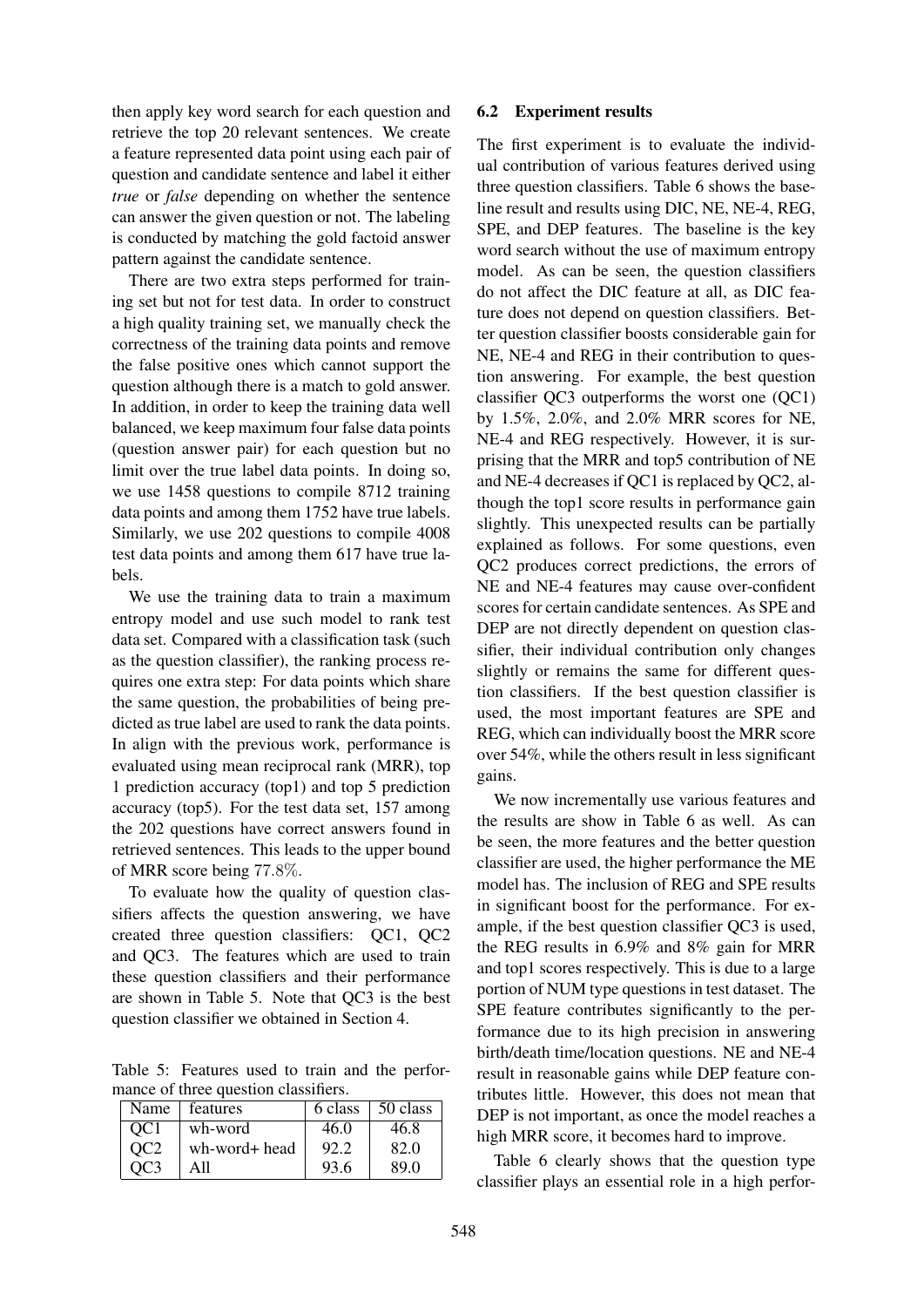| <b>Individual</b> |                 |                  |                          |                 |                          |                  |                   |                   |                  |
|-------------------|-----------------|------------------|--------------------------|-----------------|--------------------------|------------------|-------------------|-------------------|------------------|
| Feature           | MRR             |                  | $\overline{\text{Top}}1$ |                 | $\overline{\text{Top5}}$ |                  |                   |                   |                  |
|                   | QC <sub>1</sub> | $\overline{OC2}$ | $\overline{Q}C3$         | QC <sub>1</sub> | $\overline{QCD}$         | $\overline{Q}C3$ | QC1               | $\overline{OC2}$  | $\overline{Q}C3$ |
| <b>Baseline</b>   | 49.9            | 49.9             | 49.9                     | 40.1            | 40.1                     | 40.1             | $\overline{59.4}$ | $\overline{59.4}$ | 59.4             |
| <b>DIC</b>        | 49.5            | 49.5             | 49.5                     | 42.6            | 42.6                     | 42.6             | 60.4              | 60.4              | 60.4             |
| <b>NE</b>         | 48.5            | 47.5             | 50.0                     | 40.6            | 40.6                     | 42.6             | 61.9              | 60.9              | 63.4             |
| $NE-4$            | 49.5            | 48.5             | 51.5                     | 41.6            | 42.1                     | 44.6             | 62.4              | 61.9              | 64.4             |
| <b>REG</b>        | 52.0            | 54.0             | 54.0                     | 44.1            | 47.0                     | 47.5             | 64.4              | 65.3              | 65.3             |
| <b>SPE</b>        | 55.0            | 55.0             | 55.0                     | 48.5            | 48.5                     | 48.5             | 64.4              | 64.4              | 64.4             |
| <b>DEP</b>        | 51.0            | 51.5             | 52.0                     | 43.6            | 44.1                     | 44.6             | 65.3              | 65.8              | 65.8             |
|                   |                 |                  |                          | Incremental     |                          |                  |                   |                   |                  |
| <b>Baseline</b>   | 49.9            | 49.9             | 49.9                     | 40.1            | 40.1                     | 40.1             | 59.4              | 59.4              | 59.4             |
| $+DIC$            | 49.5            | 49.5             | 49.5                     | 42.6            | 42.6                     | 42.6             | 60.4              | 60.4              | 60.4             |
| $+NE$             | 50.0            | 48.5             | 51.0                     | 43.1            | 42.1                     | 44.6             | 62.9              | 61.4              | 64.4             |
| $+NE-4$           | 51.5            | 50.0             | 53.0                     | 44.1            | 43.6                     | 46.0             | 63.4              | 62.9              | 65.8             |
| $+REG$            | 55.0            | 56.9             | 59.9                     | 48.0            | 51.0                     | 54.0             | 68.3              | 68.8              | 71.8             |
| $+$ SPE           | 60.4            | 62.4             | 65.3                     | 55.4            | 58.4                     | 61.4             | 70.8              | 70.8              | 73.8             |
| $+$ DEP           | 61.4            | 62.9             | 66.3                     | 55.9            | 58.4                     | 62.4             | 71.8              | 71.8              | 73.8             |

Table 6: Performance of individual and incremental feature sets for three question classifiers.

mance question answer system. Assume all the features are used, the better question classifier significantly boosts the overall performance. For example, the best question classifier QC3 outperforms the worst QC1 by 4.9%,  $6.5\%$ , and  $2.0\%$ for MRR, top1 and top5 scores respectively. Even compared to a good question classifier QC2, the gain of using QC3 is still 3.4%, 4.0% and 2.0% for MRR, top1 and top5 scores respectively. One can imagine that if a fine grained NER is available (rather than the current four type coarse NER), the potential gain is much significant.

The reason that the question classifier affects the question answering performance is straightforward. As a upstream source, the incorrect classification of question type would confuse the downstream answer search process. For example, for question *What is Rohm and Haas's annual revenue*, our best question classifier is able to classify it into the correct type of NUM:money and thus would put \$ *4 billion* as a candidate answer. However, the inferior question classifiers misclassify it into HUM:ind type and thereby could not return a correct answer. Figure 1 shows the individual MRR scores for the 42 questions (among the 202 test questions) which have different predicted question types using QC3 and QC2. For almost all test questions, the accurate question classifier QC3 achieves higher MRR scores compared to QC2.

Table 7 shows performance of various question answer systems including (Tanev et al., 2004; Wu et al., 2005; Cui et al., 2004; Shen and Klakow,



Figure 1: Individual MRR scores for questions which have different predicted question types using QC3 and QC2.

2006) and this work which were applied to the same training and test datasets. Among all the systems, our model can achieve the best MRR score of 66.3%, which is close to the state of the art of 67.0%. Considering the question answer features used in this paper are quite standard, the boost is mainly due to our accurate question classifier.

Table 7: Various system performance comparison.

| System                | $MRR$ $Top1$ |      | Top5 |
|-----------------------|--------------|------|------|
| Taney et al. 2004     | 57.0         | 49.0 | 67.0 |
| Cui et al. 2004       | 60.0         | 53.0 | 70.0 |
| Shen and Klakow, 2006 | 67.0         | 62.0 | 74.0 |
| This work             | 66.3         | 62.4 | 73.8 |